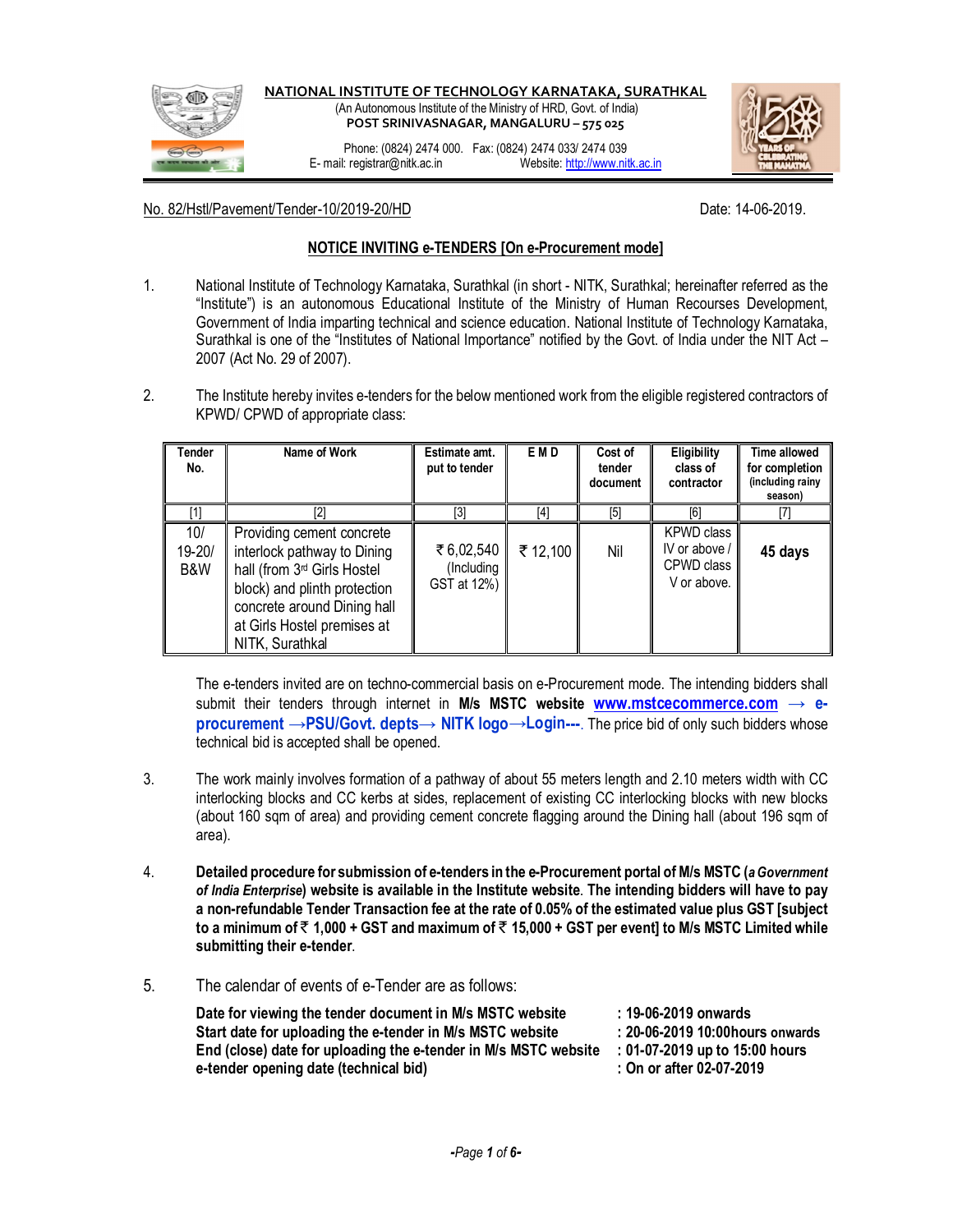6. **Earnest Money Deposit (EMD)**: EMD should be remitted in favour of **NITK, Surathkal**. **EMD shall be paid through RTGS/ NEFT and its acknowledgement shall be uploaded in e-procurement portal to while submitting e-tender**. The EMD shall be remitted through RTGS/ NEFT as follows:

| Name of the account holder of NITK      | :NITK. Surathkal.                              |
|-----------------------------------------|------------------------------------------------|
| <b>Banker</b>                           | : State Bank of India, NITK Campus, Surathkal. |
| <b>IFSC</b> code                        | : SBIN 000 2273                                |
| <b>Account number (Current account)</b> | :37772503911                                   |

EMD in any other form is not acceptable. Tenders received without the EMD will be rejected (except in the case of NSIC/MSME enlisted bidders). The EMD of successful bidder shall be retained (and shall be adjusted to the Security deposit). EMD shall bear no interest. EMD of the bidder is liable for forfeiture as per the terms of the tender document in case of any default.

- 7. **Performance guarantee**: The successful bidder shall deposit a performance guarantee of 5% of the bid amount (as accepted) through RTGS/NEFT/ in the form of Bank Guarantee (in approved format) / Demand Draft / FDR of any scheduled bank drawn in favour of the **Director, NITK, Surathkal** payable at Surathkal, on intimation before executing the Contract Agreement.
- 8. **Security deposit**: The successful bidder shall deposit a further **security deposit of 2.5%** of the bid amount (as accepted) through RTGS/NEFT/ in the form of Bank Guarantee (in approved format) / Demand Draft / FDR of any scheduled bank drawn in favour of the **Director, NITK, Surathkal** while executing the Contract Agreement **OR** the same shall be deducted from the contractor's work bills.
- 9. The bidders enlisted under NSIC/MSME are requested to note that the present notice inviting tender is **not for the "Supply of Goods/ Services"**, but for engaging a contractor under **works contract.** If bidders enlisted under NSIC/MSME are interested in participating in the tender, they may participate subject to fulfillment of the conditions of this notice inviting tender. **However, they are exempted from paying EMD**.

## **10. Minimum eligibility criteria for qualifying in Technical bid:**

The intending bidder must satisfy all the following requirements for qualifying in the technical bid. Self-attested copy of related document should be scanned and uploaded while submitting e-tenders:

- 10.1 The bidder must be a registered contractor of Karnataka PWD/ Central PWD of appropriate class mentioned in column (6) of Para (2) above. A self-attested copy of registration should be uploaded to e-Procurement portal while submitting e-tenders.
- 10.2 The bidder must possess GST registration self attested copy should be uploaded.
- 10.3 The bidder must possess PAN registration with Income Tax department self attested copy should be uploaded.
- 10.4 The bidder must be registered under Employees Provident Fund (EPF) Act self attested copy should be uploaded.
- 10.5 The bidder must be registered under Employees State Insurance (ESI) Act self attested copy should be uploaded.
- 10.6 The bidder must have the experience of having **successfully completed** similar work as follows during the past seven financial years (Enhancement at simple 7% per annum shall be considered to bring it to the current costing level) in any Central Government department/ State Government department/Central or State Government undertakings/ Central or State government autonomous bodies/Public or Private Sector Units/ Private firms Central Government department/ State Government department/Central or State Government undertakings/ Central or State government autonomous bodies/Public or Private Sector Units/ Private firms: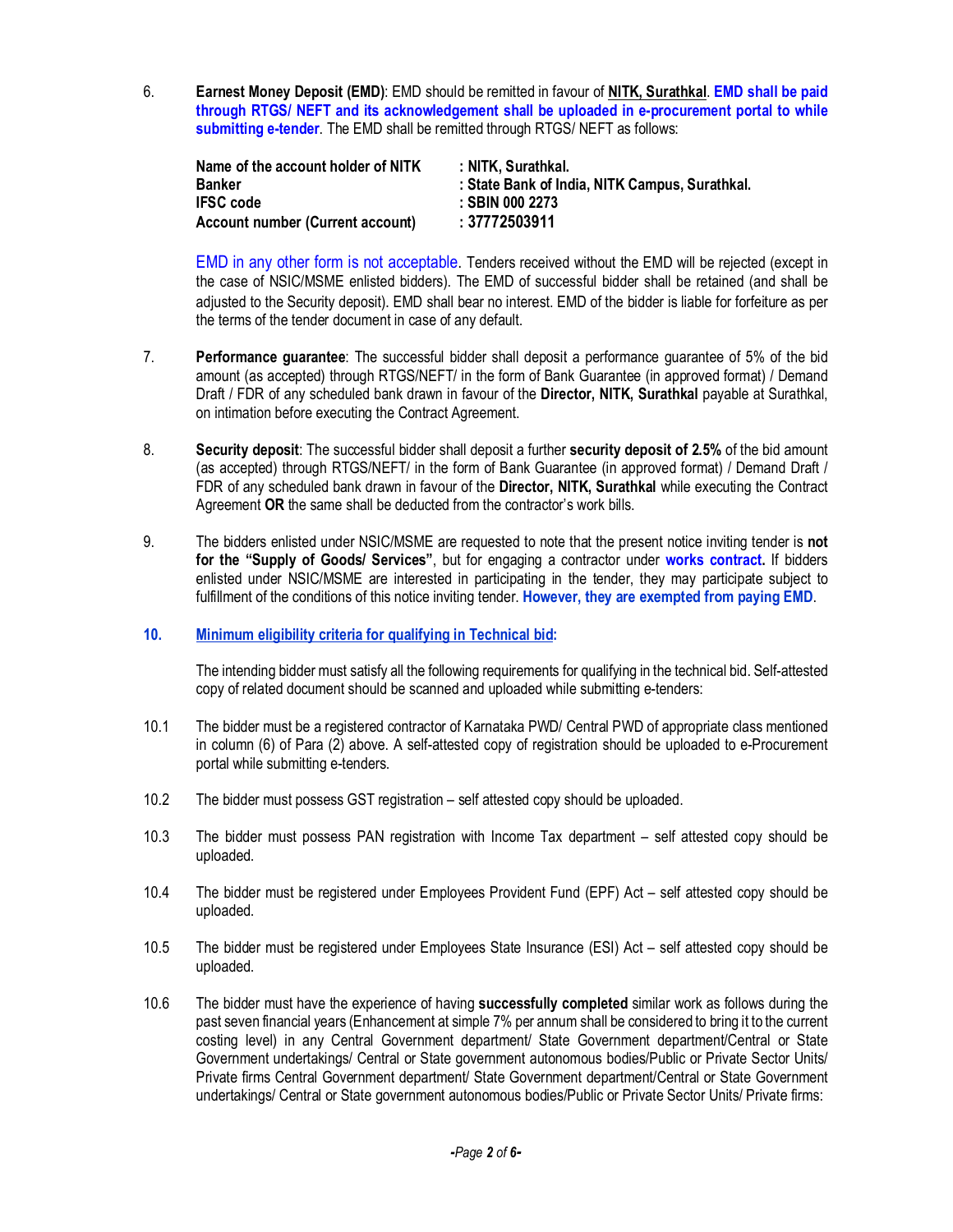- **(i) At least three single similar works, each work costing not less than** ` **2.41 lakh; OR**
- **(ii) Two similar works, each work costing not less than** ` **3.61 lakh; OR**
- **(iii) One similar work of not less than** ` **4.82 lakh.**

Similar work means building works.

Self-attested copy of Work Experience certificate issued from Central Government department/ State Government department/Central or State Government undertakings/ Central or State government autonomous bodies/Public or Private Sector Units/ Private firms (*with copy of TDS certificate in case of Private firms*) **should be uploaded**.

- 11. Time is the essence of the contract and hence the work should be completed within the stipulated timeframe. Bidders, who in their opinion have the capacity to complete the work within the stipulated timeframe, shall only participate in the e-tender. Participation in the e-tender shall be deemed as the bidder has the capacity to complete the work within the stipulated timeframe.
- 12. A Works Contract Agreement shall be drawn with the successful bidder on prescribed Form No. CPWD -8. Tenderer shall quote his rates as per various terms and conditions of the said form, which will form part of the agreement. Price escalation clause is not applicable to this work. Any further details required may be obtained from the office during the office hours.
- 13. The Institute reserves the right of rescheduling the calendar of events, make modifications to tender document before its submission by the bidder, cancelling the tender or accepting any tender other than the lowest or rejecting all the tenders.

**Registrar** NITK, Surathkal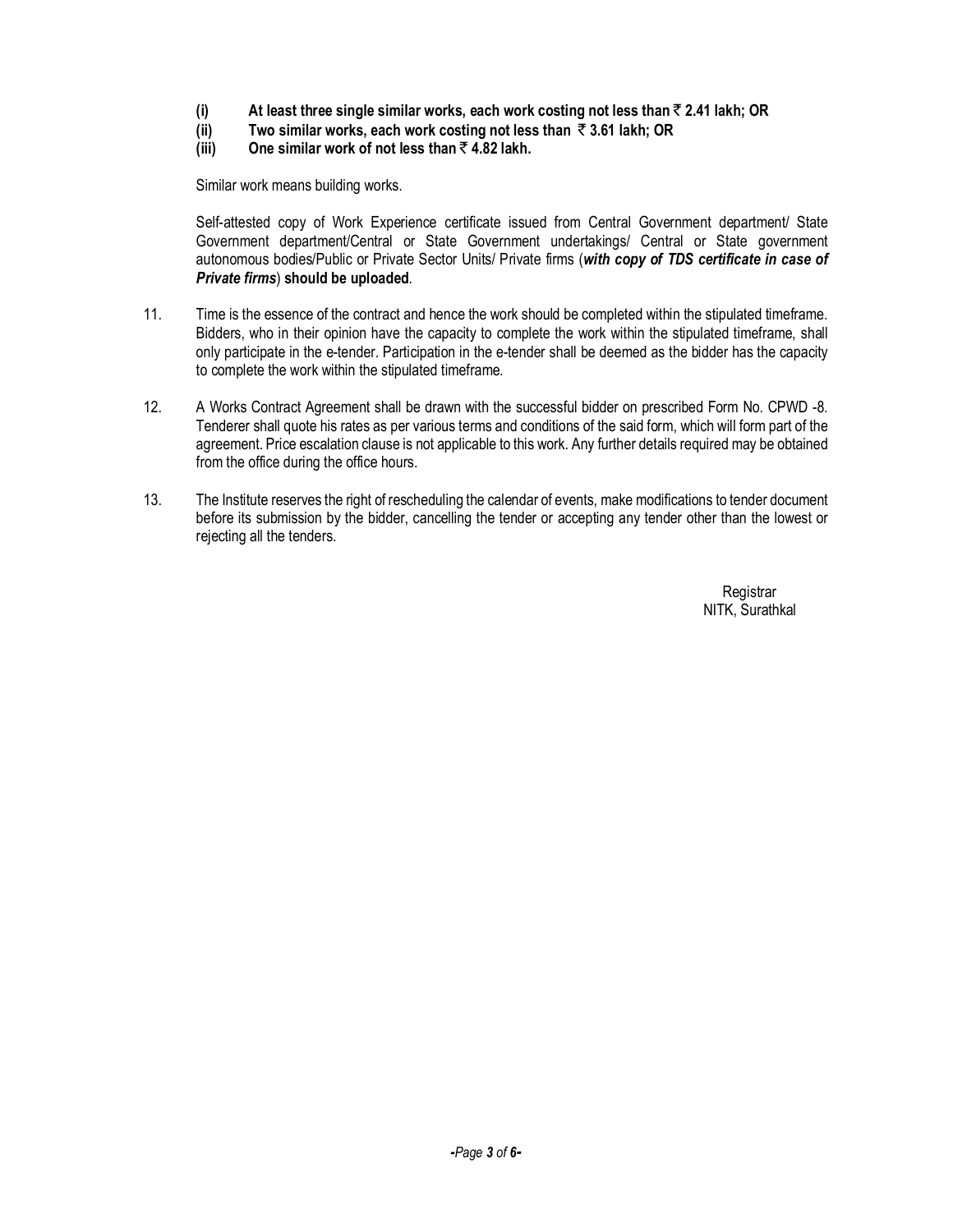## **Important instructions for E-procurement**

- I. Bidders are requested to read the terms & conditions of this tender before submitting their bids.
- II. Procedure for submission of e-Tender in M/s MSTC web-site.

|  | Process of e-tender:                                                                                                                                                                                                                                                                                                                                                                                                                                                                                                                                                                                        |
|--|-------------------------------------------------------------------------------------------------------------------------------------------------------------------------------------------------------------------------------------------------------------------------------------------------------------------------------------------------------------------------------------------------------------------------------------------------------------------------------------------------------------------------------------------------------------------------------------------------------------|
|  | A) Registration:                                                                                                                                                                                                                                                                                                                                                                                                                                                                                                                                                                                            |
|  | The process involves vendor's/ bidder's registration with M/s MSTC e-procurement portal, which is<br>free of cost. Only after registration, the vendor(s) can submit his/their bids electronically. Electronic<br>Bidding for submission of Technical Bid as well as Commercial Bid will be done over the internet.<br>The Vendor should possess Class III signing type digital certificate. Bids will not be recorded without<br>Digital Signature. Vendors are to make their own arrangement for bidding from a P.C. connected<br>with Internet. M/s MSTC is not responsible for making such arrangement. |
|  | SPECIAL NOTE: THE TECHNICAL BID AND THE COMMERCIAL BID HAS TO BE SUBMITTED<br>ON-LINE AT www.mstcecommerce.com/eprochome/                                                                                                                                                                                                                                                                                                                                                                                                                                                                                   |
|  | 1) Vendors/ bidders are required to register themselves online with www.mstcecommerce.com $\rightarrow$ e-<br>Procurement → PSU/Govt depts. → Select NITK Logo->Register as Vendor - Filling up details and<br>creating own user id and password -> Submit.                                                                                                                                                                                                                                                                                                                                                 |
|  | 2) Vendors/ bidders will receive a system generated mail confirming their registration in their e-mail<br>which has been provided during filling the registration form.<br>In case of any clarification, please contact M/s MSTC, Bengaluru (before the scheduled time of the<br>e-tender).                                                                                                                                                                                                                                                                                                                 |
|  | <b>Contact persons of M/s MSTC Ltd:</b>                                                                                                                                                                                                                                                                                                                                                                                                                                                                                                                                                                     |
|  | Shri Arnab Sarkar (Cell No. +91 99860 36012)<br>Shri Ravindranath K B (Cell No. +91 98809 90833)                                                                                                                                                                                                                                                                                                                                                                                                                                                                                                            |
|  | <b>Contact person of Tendering authority (NITK, Surathkal):</b>                                                                                                                                                                                                                                                                                                                                                                                                                                                                                                                                             |
|  | Shri Dinesha K, Assistant Engineer (Phone 0824 - 2473018/ Cell No. 94496 40066)                                                                                                                                                                                                                                                                                                                                                                                                                                                                                                                             |
|  | <b>System Requirement:</b>                                                                                                                                                                                                                                                                                                                                                                                                                                                                                                                                                                                  |
|  | i) Windows 7 or above Operating System<br>IE-7 and above Internet browser.<br>ii)<br>Signing type digital signature<br>iii)<br>Latest updated JRE 8 (x86 Offline) software to be downloaded and installed in the system.<br>iv)                                                                                                                                                                                                                                                                                                                                                                             |
|  | To disable "Protected Mode" for DSC to appear in The signer box following settings may be applied.<br>Tools => Internet Options =>Security => Disable protected Mode if enabled- i.e, Remove the tick<br>from the tick box mentioning "Enable Protected Mode".<br>Other Settings:                                                                                                                                                                                                                                                                                                                           |
|  | Tools => Internet Options => General => Click On Settings under "browsing history/ Delete Browsing<br>History" => Temporary Internet Files => Activate "Every time I Visit the Webpage".                                                                                                                                                                                                                                                                                                                                                                                                                    |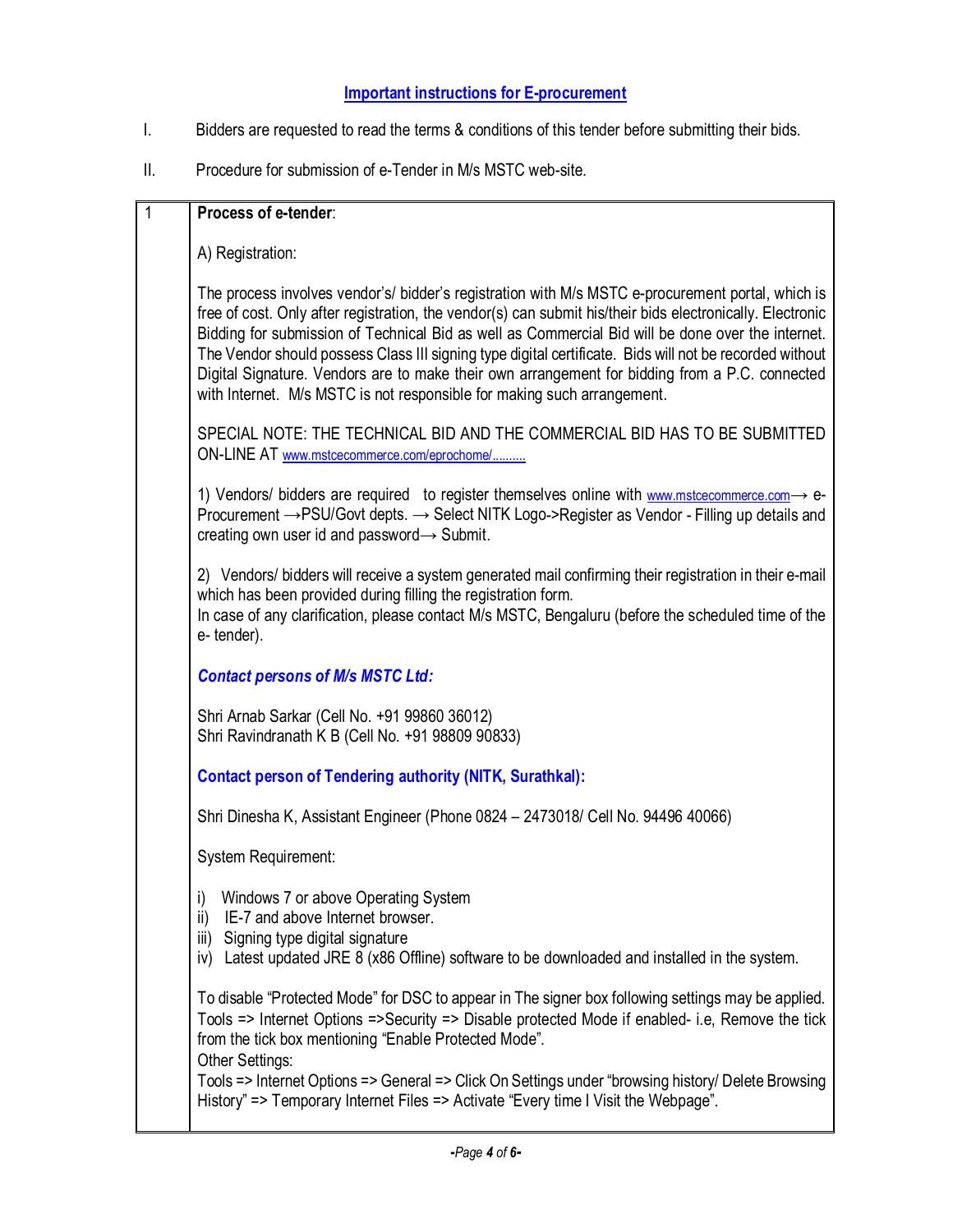|                | To enable ALL active X controls and disable 'use pop up blocker' under Tools→Internet Options→<br>custom level (Please run IE settings from the page www.mstcecommerce.com once)                                                                                                                                                                                                                                                                                                                                                                                                                                                                                                                                                                                                                                                                                                                                                                                                                                                                                                                                                                                                                                                                                                          |
|----------------|-------------------------------------------------------------------------------------------------------------------------------------------------------------------------------------------------------------------------------------------------------------------------------------------------------------------------------------------------------------------------------------------------------------------------------------------------------------------------------------------------------------------------------------------------------------------------------------------------------------------------------------------------------------------------------------------------------------------------------------------------------------------------------------------------------------------------------------------------------------------------------------------------------------------------------------------------------------------------------------------------------------------------------------------------------------------------------------------------------------------------------------------------------------------------------------------------------------------------------------------------------------------------------------------|
| $\overline{2}$ | The Techno-commercial Bid and the Price Bid shall have to be submitted online at<br>www.mstcecommerce.com/eprochome/ Tenders will be opened electronically on specified date and<br>time as given in the Tender.                                                                                                                                                                                                                                                                                                                                                                                                                                                                                                                                                                                                                                                                                                                                                                                                                                                                                                                                                                                                                                                                          |
| 3              | All entries in the tender should be entered in online Technical & Commercial Formats without any<br>ambiguity.                                                                                                                                                                                                                                                                                                                                                                                                                                                                                                                                                                                                                                                                                                                                                                                                                                                                                                                                                                                                                                                                                                                                                                            |
| 4              | <b>Special Note towards Tender Transaction fee:</b><br>The vendors/ bidders shall pay the transaction fee using "Transaction Fee Payment" Link under "My<br>Menu" in the vendor login. The vendors have to select the particular tender from the event dropdown<br>box. The vendor shall have the facility of making the payment either through NEFT or Online<br>Payment. On selecting NEFT, the vendor shall generate a challan by filling up a form. The vendor<br>shall remit the transaction fee amount as per the details printed on the challan without making<br>change in the same. On selecting Online Payment, the vendor shall have the provision of making<br>payment using its Credit/ Debit Card/ Net Banking. Once the payment gets credited to MSTC's<br>designated bank account, the transaction fee shall be auto authorized and the vendor shall be<br>receiving a system generated mail.                                                                                                                                                                                                                                                                                                                                                                             |
|                | Transaction fee is non-refundable.<br>A vendor will not have the access to online e-tender without making the payment towards transaction<br>fee.<br><b>NOTE</b>                                                                                                                                                                                                                                                                                                                                                                                                                                                                                                                                                                                                                                                                                                                                                                                                                                                                                                                                                                                                                                                                                                                          |
|                | Bidders are advised to remit the transaction fee well in advance before the closing time of the event<br>so as to give themselves sufficient time to submit the bid.                                                                                                                                                                                                                                                                                                                                                                                                                                                                                                                                                                                                                                                                                                                                                                                                                                                                                                                                                                                                                                                                                                                      |
| 5              | Information about tenders / corrigendum uploaded shall be sent by email only during the process till<br>finalization of tender. Hence the vendors are required to ensure that their corporate email I.D.<br>provided is valid and updated at the time of registration of vendor with MSTC. Vendors are also<br>requested to ensure validity of their DSC (Digital Signature Certificate).                                                                                                                                                                                                                                                                                                                                                                                                                                                                                                                                                                                                                                                                                                                                                                                                                                                                                                 |
| 6              | E-tender cannot be accessed after the due date and time mentioned in NIT.                                                                                                                                                                                                                                                                                                                                                                                                                                                                                                                                                                                                                                                                                                                                                                                                                                                                                                                                                                                                                                                                                                                                                                                                                 |
| $\overline{7}$ | Bidding in e-tender:<br>Vendor(s) need to submit necessary Transaction fee (to M/s MSTC) to be eligible to bid online in<br>the e-tender. Transaction fee is non-refundable.<br>The process involves Electronic Bidding for submission of Technical and Commercial Bid.<br>The vendor(s) who have submitted transaction fee can only submit their Technical Bid and<br>Commercial Bid through internet in MSTC website www.mstcecommerce.com $\rightarrow$ e-procurement<br>→PSU/Govt depts→ Login under (NITK logo)→My menu→ Auction Floor Manager→ live event<br>$\rightarrow$ Selection of the live event<br>The vendor should allow running JAVA application. This exercise has to be done immediately after<br>opening of Bid floor. Then they have to fill up Common terms/Commercial specification and save<br>the same. After that click on the Technical bid. If this application is not run then the vendor will not<br>be able to save/submit his Technical bid.<br>After filling the Technical Bid, vendor should click 'save' for recording their Technical bid. Once the<br>same is done, the Commercial Bid link becomes active and the same has to filled up and then vendor<br>should click on "save" to record their Commercial bid. Then once both the Technical bid & |